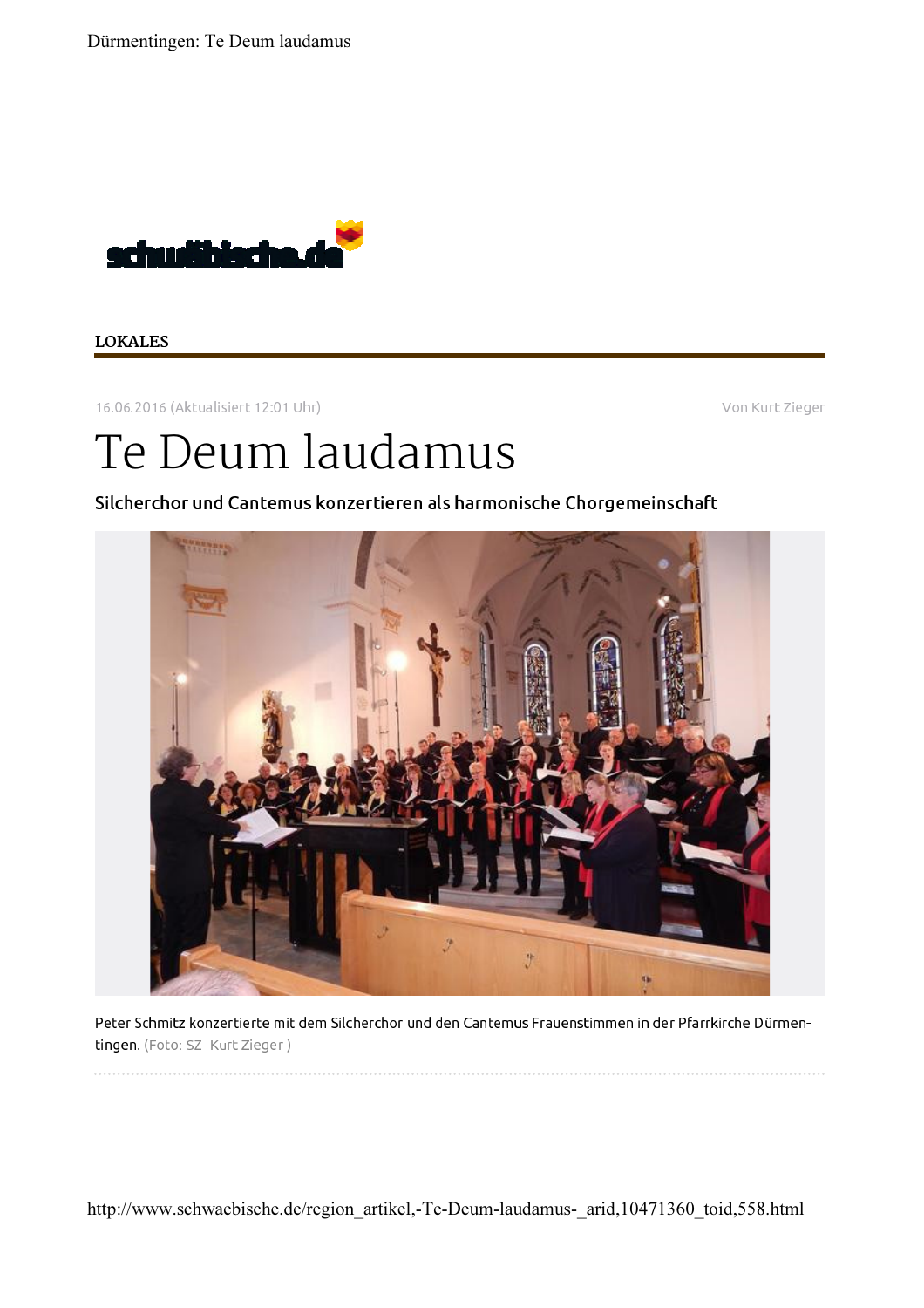Dürmentingen / sz Mit geistlicher Chormusik vom 19. Jahrhundert bis zur Gegenwart hat der Silcherchor Donau-Bussen und die Cantemus Frauenstimmen in der Pfarrkirche Dürmentingen ein beeindruckendes Chorkonzert gestaltet. Neben dem Leitmotiv "Te Deum laudamus" als Chorgemeinschaft überzeugte jeder Chor durch sein ganz spezielles Profil.

Der majestätische Aufruf "Jauchzet dem Herrn, alle Welt" als Motette für vier bis acht Stimmen als Konzerteinstieg zeigte, dass beide Chöre zu Mendelssohn eine besonders innige Beziehung pflegen. Mit linearen und bewegten Strukturen um das zentrale Wort "Herr" scharte der Komponist eine Fülle gläubiger Themen, die Peter Schmitz mit der Gemeinschaft beider Auswahlchöre teils dezent, teils klangvoll zu einem beeindruckenden Hörerlebnis formte. Weich und einfühlsam stimmte der Frauenchor die Motette "Laudate Pueri" mit seinem fugenartigen Aufbau an. Mit Volker Linz hatte Chorleiter Schmitz einen erfahrenen kompetenten Mitgestalter am Klavier gewonnen, der in chorischer und solistischer Weise vielen der vorgestellten Kompositionen zu ganz spezieller Wiedergabe verhalf.

Melodisch und rhythmisch klar strukturiert, dem Text entsprechend temperamentvoll in Szene gesetzt, danach die bis zu achtstimmige Motette "Warum toben die Heiden", melodisch liebreizend als Gegenpol das ebenso anspruchsvolle Werk "Denn er hat seinen Engeln befohlen". Dazwischen intonierte der Männerchor den mehrteiligen Vespergesang "Adspice Domine" mit Klangreichtum auch im Bereich geistlicher Chormusik. Weiche Themen und bewegte Fugen vereinten sich zum "Adspice". Sie wurden fortgeführt über "Qui regis Israel" bis zum transparent aufstrahlenden "O lux beata."

Nun konnten die Cantemus Frauenstimmen, die Peter Schmitz im Januar 2015 von Rolf Ströbele übernommen hat, in ganz unterschiedlichen Werken ihre musikalische Wandlungsfähigkeit darstellen. Mit der Klarheit der Stimmen und einem in sich geschlossenen Chorklang intonierte der Chor den Hymnus "Veni creator spiritus" von Hector Berlioz, bewegt mit vielen kurzgefassten Perioden die Motette "Tota pulchra" von Maurice Durufle. Auf chorisch hohem Niveau war die sechsstimmige Motette "Regina coeli" von Brahms mit ihrem prachtvollen Alleluja zu bestaunen, um unmittelbar darauf mit Gustav Jenners demütigem Gebet "Herr, schicke, was du willst", den Gang in die Neuzeit anzutreten. Dies wurde fortgesetzt mit dem freudigen Prolog des Pianisten zu Rheinbergers "Wie lieblich sind deine Wohnungen" und dem sängerischen Lob bis in alle Ewigkeit.

Mit dem "Ave regina coelorum" des Zeitgenossen Vytautas Miskinis tauchte der Silcherchor ganz in die moderne geistliche Chorszene ein. Melodisch bewegt mit typischem Klang der osteuropäischen Musiksprache interpretierten die Männer ein äußerst anspruchsvolles Werk, das wegen seiner temperamentvollen, aber auch chorisch recht engen Passagen unter die Haut ging. Dies gilt auch für dessen "Cantate Domino" für siebenstimmigen Männerchor mit eminent schwierigen Abschnitten, innerem Schwung und seinem überzeugend klangvollen Finale.